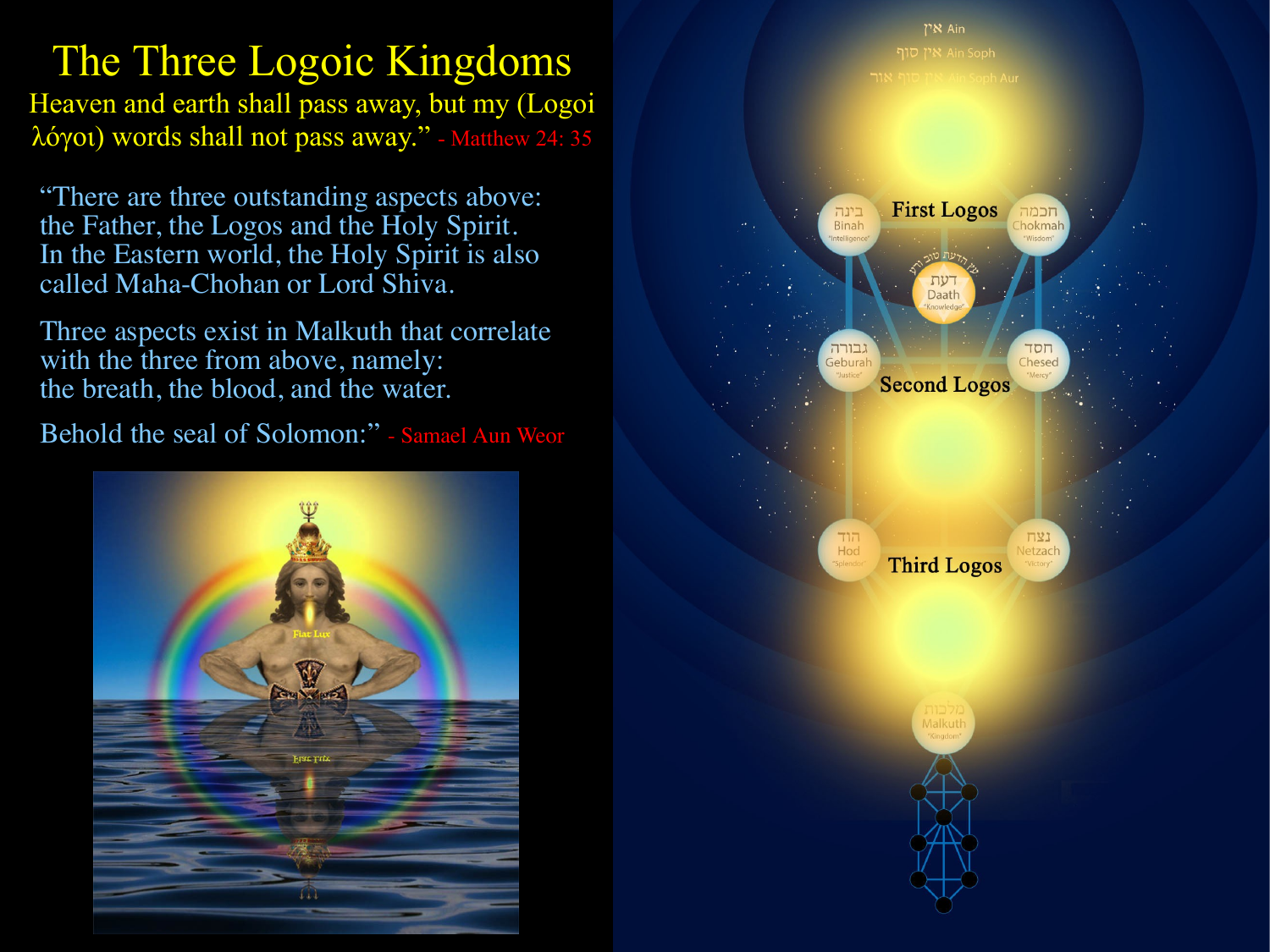"And יהוה Iod-Havah appeared to Abraham in the plains of Mamre (רא ממ) look at Mem): as he sat at the door of his tent in the heat of the day" (Genesis 18: 1), the esoteric meaning of which is as follows: When Abraham sat at the door of (Chesed) his tent; that is (the right column), at the gate (of Daath that is) separating the higher (world of Atziluth) and lower world (of Briah), symbolized by the (two Iods of the) letter Aleph, he felt the great heat of the day; that is, he became mentally and spiritually enlightened by the divine light of (the Iod above) the First Logos.

"The light of (the Hei) the Second Logos was beheld by Isaac (in Geburah) when, in the cool of the evening when (from Briah) the sun (through the left column) was going down (to Malkuth), he prayed for the coming of this light, as it is written: "And Isaac went out to meditate in the field at the evening" (Genesis 14: 63). It was then he foresaw the contention that would arise between Jacob and Esau.

The light of the Third Logos, that proceeds from the other two (columns), was that seen by Jacob (in Yesod), as it is written: "And as he passed, פנואל) ) Peniel the sun (through the Vav) rose upon him (Tiphereth) and he halted upon his thigh" (Genesis 32: 30)." - Zohar

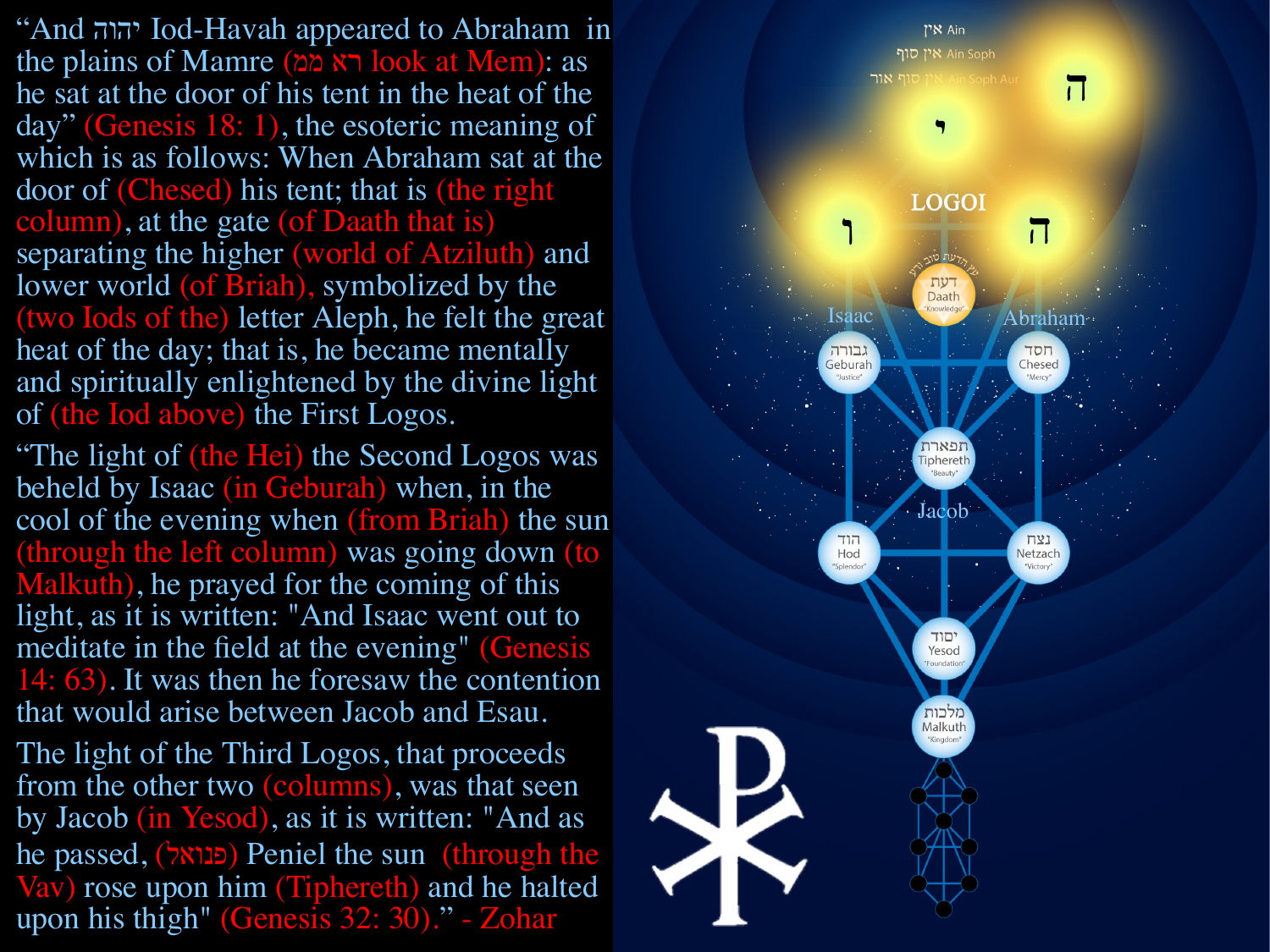We understand that evening is under the control of Esau (Ruach Behemoth בהמות רוח (who is the child of desire, the left side of the Tree of Life whereas sunrise is under the control of Jacob, Tiphereth, (Ruach Ha'Kadosh הקודש רוח(. Jacob holds the hill of Esau, the night, and thus rises after fighting against Esau in himself, that is, the mighty fire  $(w<sub>w</sub>)$  of Geburah in Yesod-Malkuth, as it is written:

"And Jacob was left alone; and there wrestled a  $(w \times w)$ man with him until the breaking of the day. And when he saw that he prevailed not against him, he touched the hollow of his thigh (Hod); and the hollow of Jacob's thigh was out of joint, as he wrestled with him.

And he said, Let me go, for the day breaks. And he said, I will not let thee go, except thou bless me. And he said unto him, What is thy name? And he said, Jacob.

And he said, Thy name shall be called no more Jacob, but Israel: for as a prince hast thou power with Elohim and with Enosh, and hast prevailed."

"Then Jesus told his disciples: If anyone would come after me, let him deny himself and take up his σταυρός stauros daily and follow me. For whosoever would save his lψυχή-psychē will lose it, but whoever loses his ψυχήpsychē for my sake will find it. For what will it profit a man if he gains the whole world and loses his ψυχήpsychē? Or what shall a man give in return for his ψυχή psychē?" - Matthew 16: 24-26

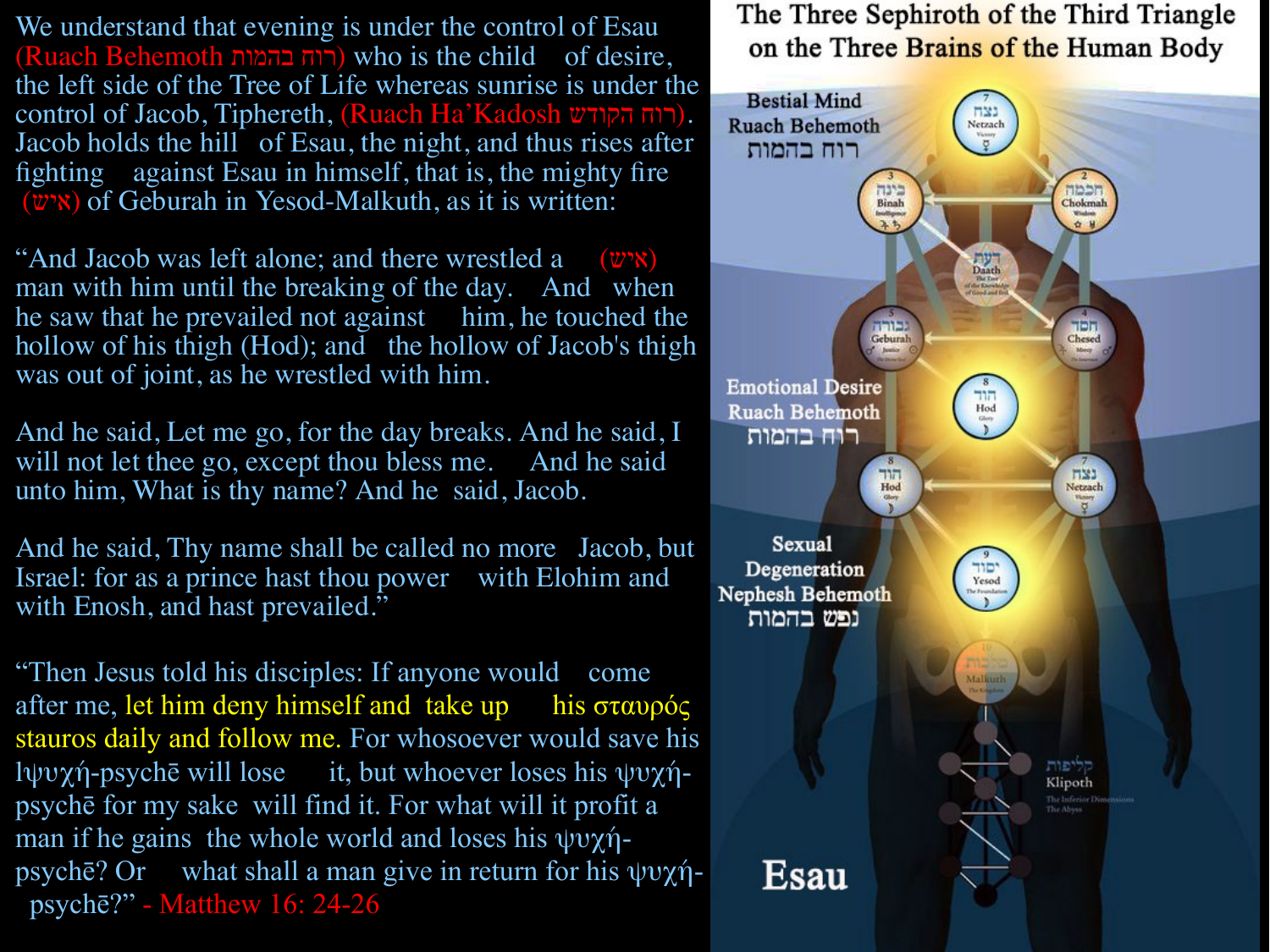The Holy Denying said: "You hypocrites, well did Isaiah prophesy of you, saying:

This people draw nigh unto me with their mouth, and honor me with their lips; but their heart is far from me. But in vain they do worship me, teaching for doctrines the commandments of men.

And he called the multitude, and said unto them, Hear, and understand:

Not that which goeth into the mouth defiles a man; but that which comes out of the mouth, this defiles a man. Then came his disciples, and said unto him, do not you know that the Pharisees were offended, after they heard this saying?

But he answered and said, Every plant, which my heavenly Father hath not planted, shall be rooted up. Let them alone: they be blind leaders of the blind. And if the blind lead the blind, both shall fall into the ditch.

Then answered Peter and said unto him, Declare unto us this parable. And Jesus said, Are ye also yet without Understanding? Do not ye yet understand, that whatsoever enters in at the mouth goeth into the belly, and is cast out into the toilet?

But those things which proceed out of the mouth come forth from the heart; and they defile the man.

For out of the heart proceed evil thoughts, murders, adulteries, fornications, thefts, false witness, blasphemies: These are the things which defile a man: but to eat with unwashed hands defiles not a man." - Matthew 15: 7-20

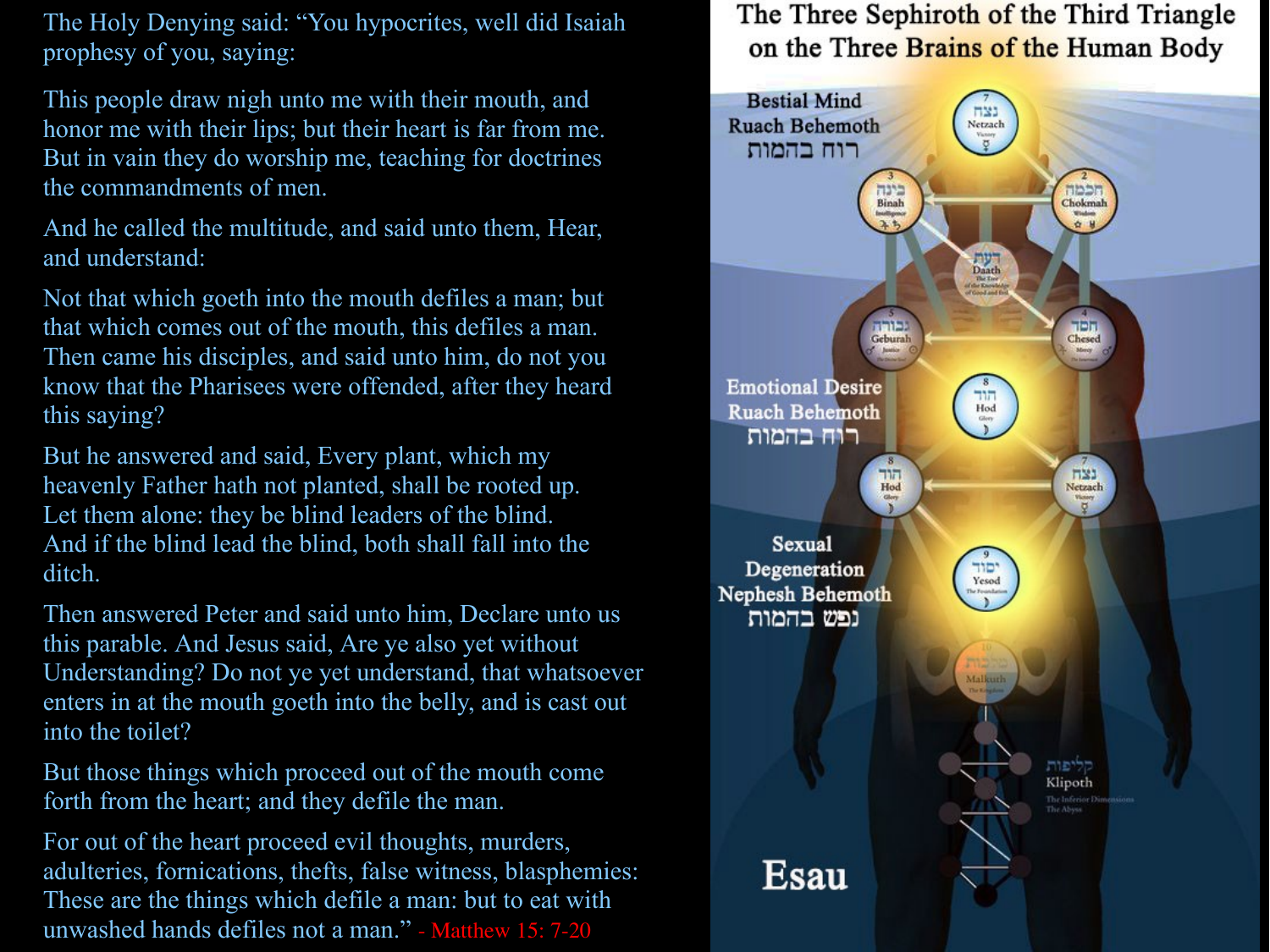Master Samael wrote: "At the dawning of the great cosmic day, the First Logos, the Father, said to the Third Logos, the Holy Spirit, "Go, fertilize my spouse, the chaotic matter, the Great Mother, so that life can arise; look into it." Thus, this is how the Father spoke, and the Third Logos reverently bowed, at the dawning of the aurora of creation."

"Three Sephiroth of form are found in the Pillar of Severity (Binah, Geburah, and Hod). Three Sephiroth of energy are found in the Pillar of Mercy (Chokmah, Chesed, and Netzach).

The Pillar of Equilibrium is between these two pillars, where all of the distinct levels of consciousness are found (Kether, Tiphereth, Yesod, and Malkuth)." - Samael Aun Weor

The Holy Spirit reconciles, within our consciousness, through Yesod, sex - the foundation of the pillar of equilibrium - the energies of the head (ruled by Kether, the Father), which descend through the pillar of the right, with the forming forces of Malkuth, the Mother Mary, which ascend through the pillar of the left.

The gospel of John states:

"In the beginning was the (first) Logos, and the (second) Logos was with God (Elohim), and the Logos was God (Elohim). The same was (Barashyth Bera Elohim אלהים ברא בראשית (in the beginning with God. All things were (Bera ברא (made by him; and without him was not any thing made that was made. In him is (Chaiah) life (in Daath); and the life (Chaiah in Yesod) is the light of men. And the light shines in darkness; and the darkness comprehended it not." - John 1: 1-5

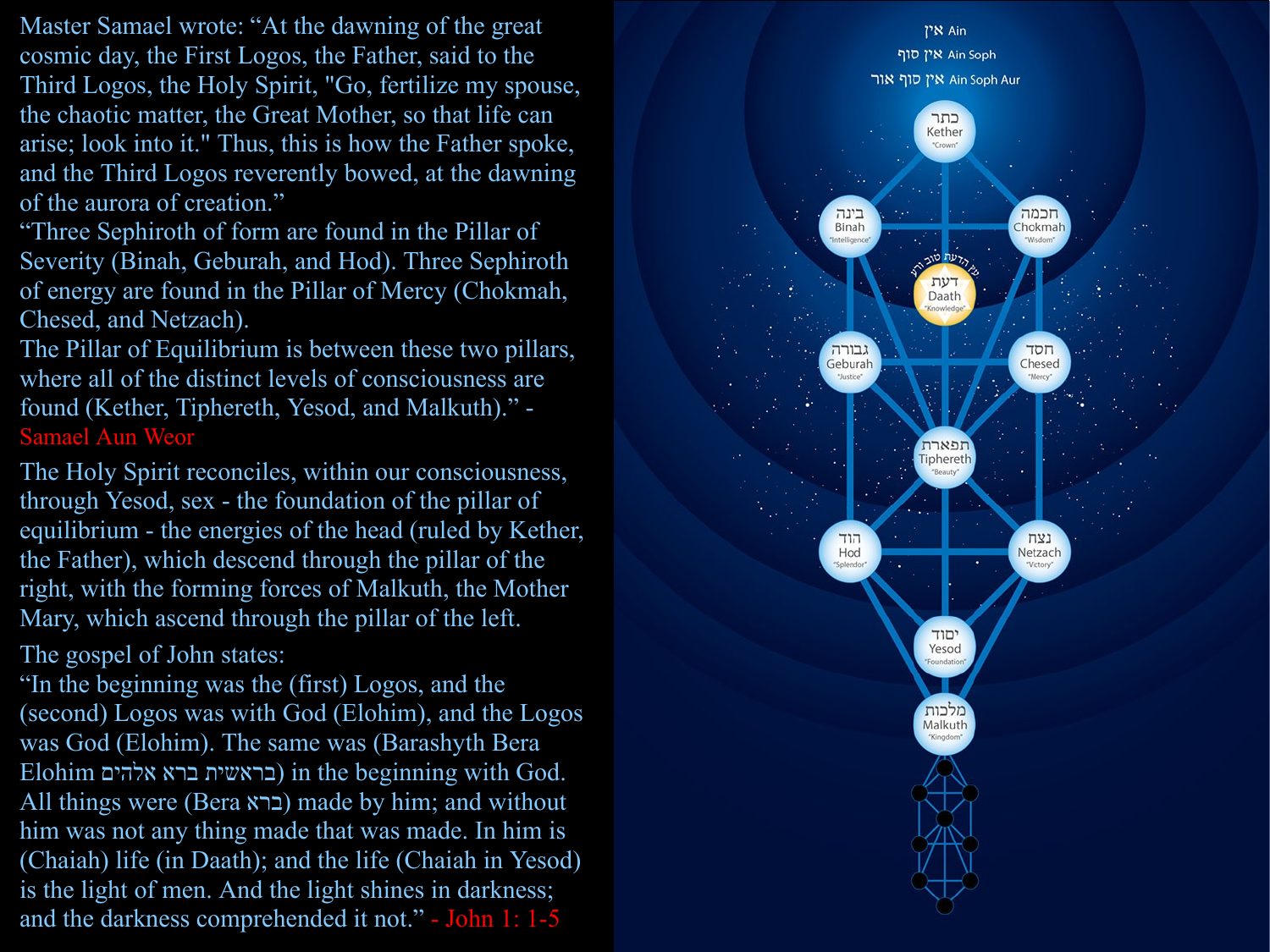"The terrestrial, great triple-powered Self-willed has its own intellection. It is easy to mistake the light of this intellection with the Light that comes from the Treasury of the Light.

Moreover, this intellection even feels that it is very capable of stealing the light of the Great Treasury and thereout fashion for itself light-Aeons or Genii. Thus, sequentially, it hallucinates of reaching the power that permits it to reach the Light of lights, which is in the Height of heights.

Therefore, we must make a clear differentiation between Sophia and the subjective reasoning of the intellectual mammal, mistakenly called a human being.

It is better to think about objective reasoning. Yet, for this, we must know the three existing minds. The first is the Sensual Mind.

The second is the Intermediate Mind.

The third is the Inner Mind.

The first mind elaborates its concepts with its contents, by way of the data obtained with external sensorial perceptive senses. Therefore, it cannot know anything about That which is the Reality.

The second mind is the deposit of religious beliefs.

The third mind functions only with the data of the awakened consciousness."

The leaven of the materialistic and incredulous Sadducees is in the first mind.

The leaven of the hypocritical Pharisees, who do not work on themselves, is in the second mind. In the third mind is Sophia, Divine Wisdom, who is based on the direct and lively experience of That which is not of time.

Jesus, the great Kabir, warned us by saying, "Take heed and beware of the leaven of the Pharisees and of the Sadducees."

The materialistic doctrines of the Sadducees always rotate inside their vicious circle, which is their external sensorial perceptions. Therefore, they cannot know anything about That which is the Reality, about That which is beyond time.

Obviously, the Truth is beyond the body, the affections and the mind.

The fanatical Sadducees, materialists, and incredulous ones are born in time and they are lost in time. They do not know the Reality.

The hypocritical Pharisees believe, yet they do not know anything about That which is beyond time.

Only Pistis Sophia knows by direct mystical experience. However, she is related only with the inner mind. Real experience of That which is the Truth is only possible with Pistis Sophia.

Nevertheless, the opening of the Inner Mind and the advent of Sophia is only possible by awakening the consciousness." - The Pistis Sophia Unveiled by Samael Aun Weor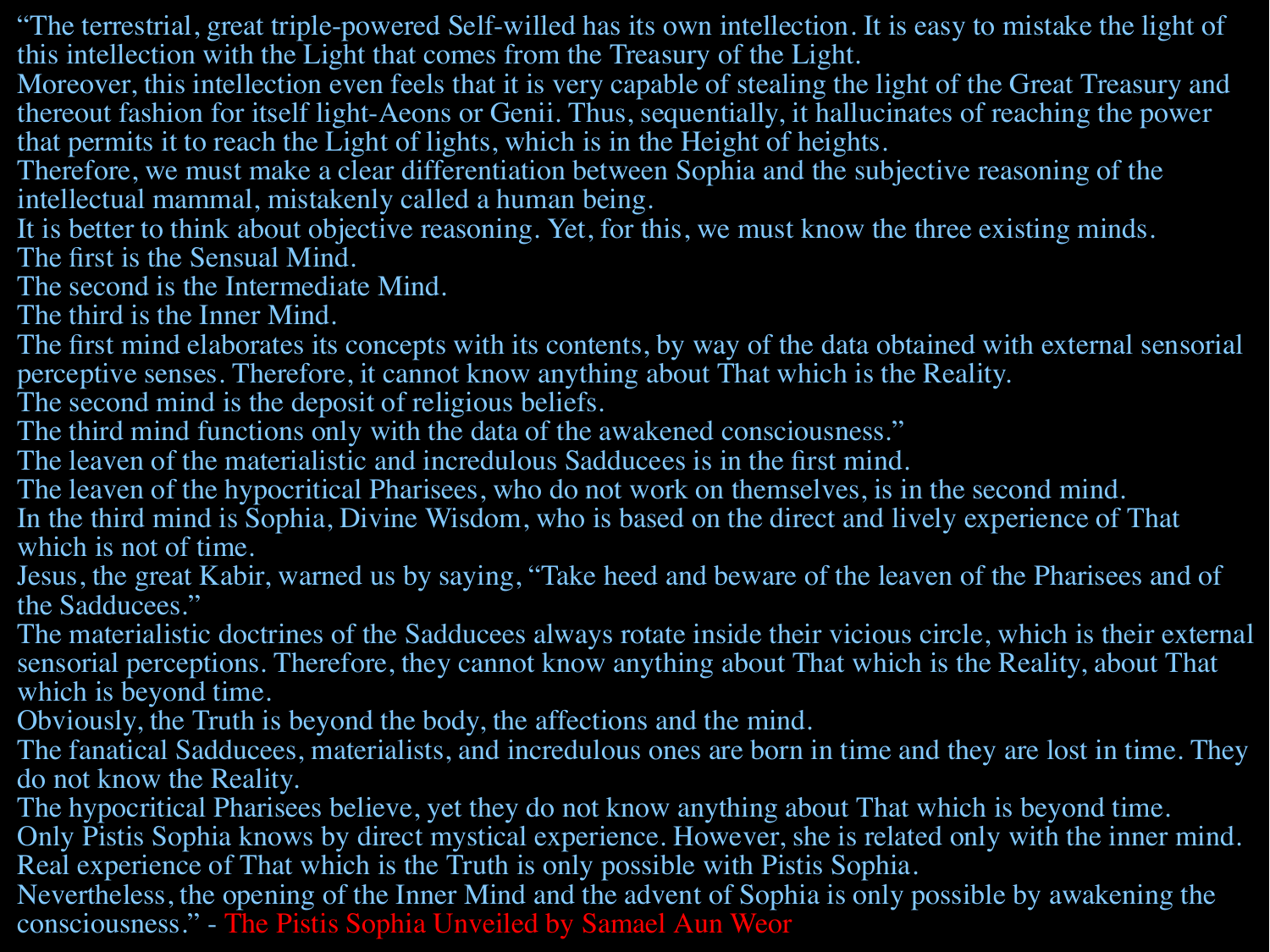"In the name of truth we must state that in synthesis we have three minds.

The first one we can and must call the Sensual Mind. The second we shall christen with the name of Intermediate Mind. The third we shall call the Inner Mind.

Unquestionably, the Sensual Mind develops its basic concepts via external sensory perceptions. The Intermediate Mind is different. It has no direct knowledge of what is real either; it confines itself to belief and that is all. Found in the Intermediate Mind are religious beliefs, unbreakable dogmas, etc.

The Inner Mind is fundamental for the direct experience of the truth. "Undoubtedly, the Inner Mind creates its basic concepts with information contributed by the superlative consciousness of the Being. Unquestionably, the consciousness can live and experience reality. Without a doubt, the consciousness knows the truth.

To manifest itself however, the consciousness needs a mediator, an instrument of action, and this in itself is the Inner Mind.

Consciousness knows directly the reality of each natural phenomenon and can manifest it through the Inner Mind. To open the Inner Mind would be the appropriate thing to do in order to remove ourselves from the world of doubt and ignorance. This means that only by opening the Inner Mind will genuine faith be born within the human being." - Samael Aun Weor

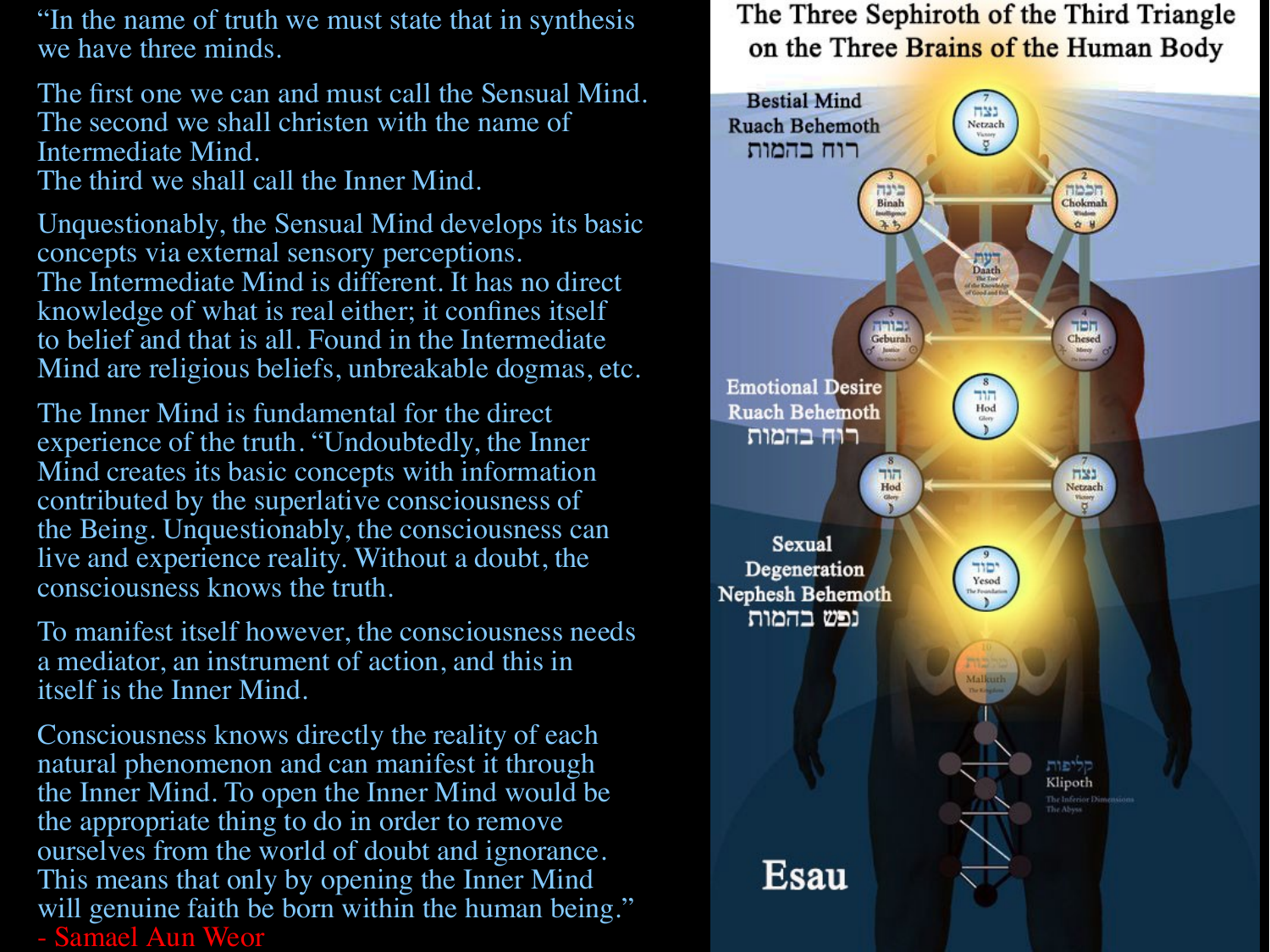"The great triple powered (mind, desire and sex), in complete degeneration, has nothing to do with the degrees of the objective reasoning of the Being."

"The Lion-faced light-power, which is the triple inferior power: mind, desire and sexual degeneration, have nothing to do with That which is beyond the body, affections and the mind; That is the Truth.

The great emanations of Barbelo, the abode of the Light, can never be comprehended by the intellectual light.

The Uncreated Light is distinct from the intellect, as water is from oil.

When the initiate lets himself fall, he then cannot enjoy the emanations of Barbelo." - The Pistis Sophia Unveiled by Samael Aun Weor

#### Ruach

This is the thinking emotional soul that is inserted within the lunar bodies of desire (the protoplasmic lunar bodies)." - Samael Aun Weor

"Behold now (the soul of the beasts, בהמות נפש Nephesh) Behemoth, which I made with thee; he eats grass as an ox. Lo now, his strength is in his loins, and his force is in the navel of his belly." - Job 40: 15, 16

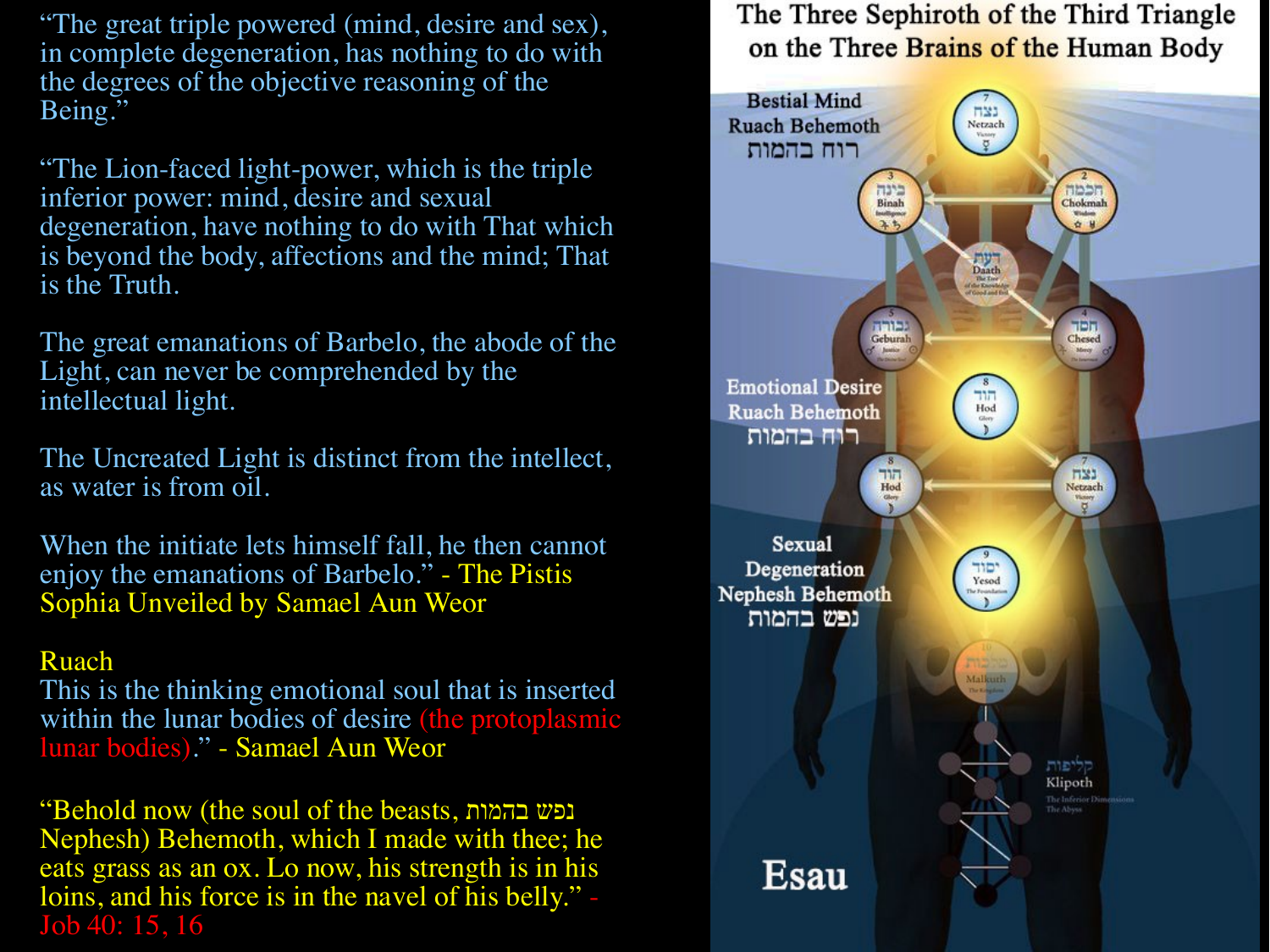"Know that the Bodhisattva who liberation changes for Renunciation to don the miseries of "Secret Life," is called, "thrice Honoured," O thou candidate for woe throughout the cycles.

The path is one, Disciple, yet in the end, twofold.

Marked are its stages by four and seven Portals. At one end—bliss immediate, and at the other—bliss deferred. Both are of merit the reward: the choice is thine." - The Voice of the Silence

## A Supra-sensible Adventure

Question: "Through which of these two paths are you going to continue now?"

Answer: "Let me think about it."

Question: "Do not think about it, answer immediately, define yourself."

Answer: "I will go along the direct path that conduces unto the Absolute."

Question: "But, what is that you are saying? Do you not realize that this path is extremely painful?"

Answer: I repeated: "I will go to the Absolute!"

Question: "How did it occur to you to enter through there?

Do you not comprehend how you will suffer? What is going on with you, sir?"

Answer: "I will go to the Absolute."

"Well, you are warned!" (These were the final words of the Guardian, after which he solemnly withdrew)." - The Three Mountains by Samael Aun Weor